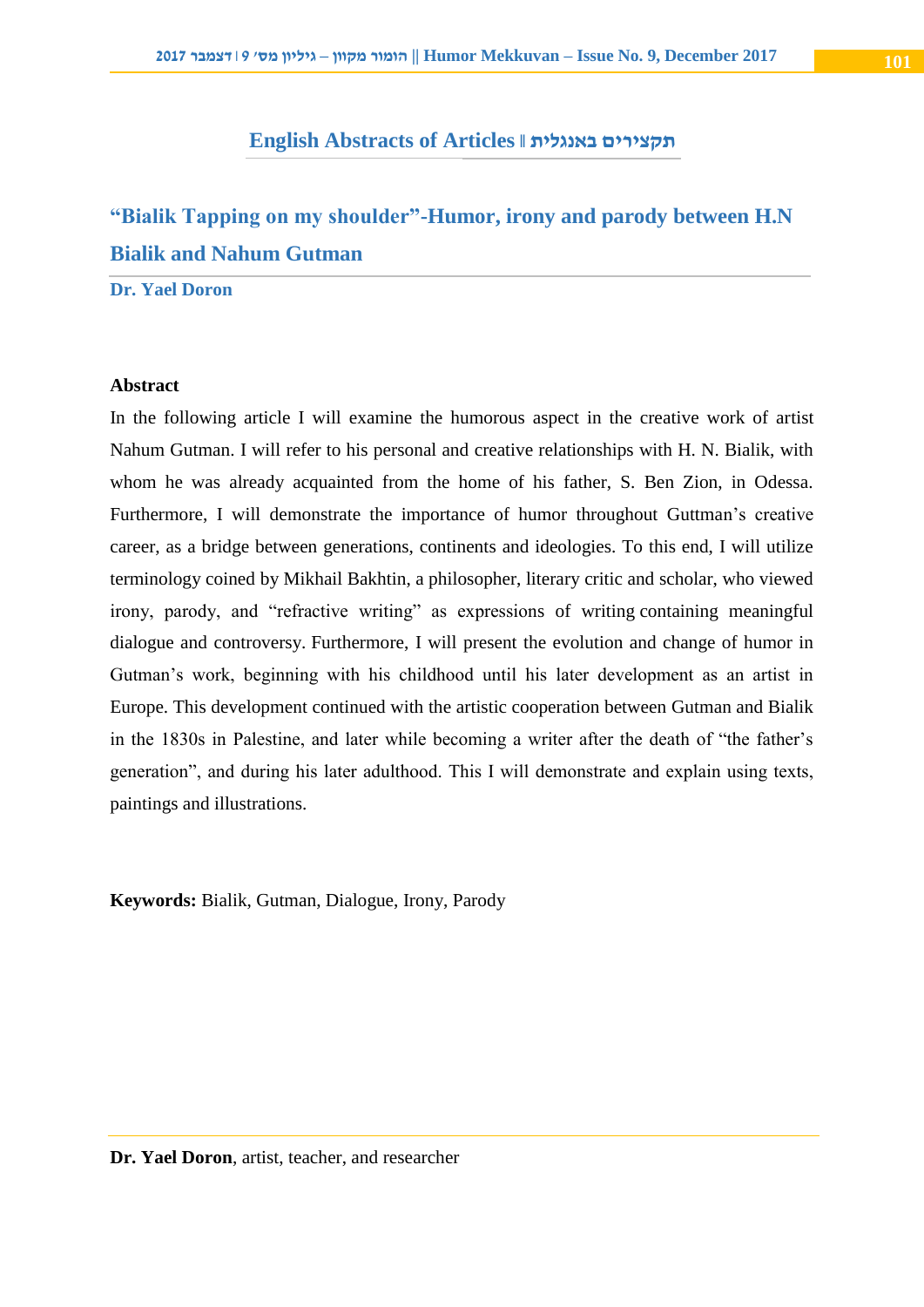# **Humor among Elderly Arab Women**

**Dr. Janan Farah Faleh**

#### **Abstract**

This article examines the importance of humor in the lives of the elderly Arab women, who have lived all their lives in Acre, had maintained the responsibility for the household or had a temporary unstable work, and they all share a membership in Acre Elderly Day Care Center.

The Arab sector has undergone many changes since the establishment of the state of Israel. Modern life has entered the Arab society and affected the structure of both the nuclear and the extended family. The improvement of education among this sector has led both Arabic men and women entering and integrating in the labor- market.

In comparison to Western society, which emphasizes self-fulfillment, personal development and happiness, the Arab society, on the other hand, emphasizes the collective and harmony of the individual in relation to one's cultural and historical origin and surrounding (society).

Israeli welfare authorities provide varied services for elder people; one of the most prominent services is the elderly day-care centers, which have developed immensely over the past decade. These centers provide social and therapeutic alternative for the elderly, fulfill a wide range of their needs, maintaining their functioning and independence. Similarly, these kinds of centers have also greatly developed recently in the Arab sector.

In the light of these data, the research question is "how does humor affect the lives of the elderly Arab women?

The research method is qualitative; the data are collected through out interviews of 15 elderly women in the day care center of Acre, and throughout an observation during their trip to the Golan Heights.

The research findings reveal that the elderly women are able to find humor and laugh at any occasion. In their age, humor is seized as a kind of getaway that sweetens their time, making it fun and pleasant.

In addition, the use of humor meets different needs, such as the braking of relationships, avoiding aggression, creating an aesthetic, a sense of satisfaction, joy, security and good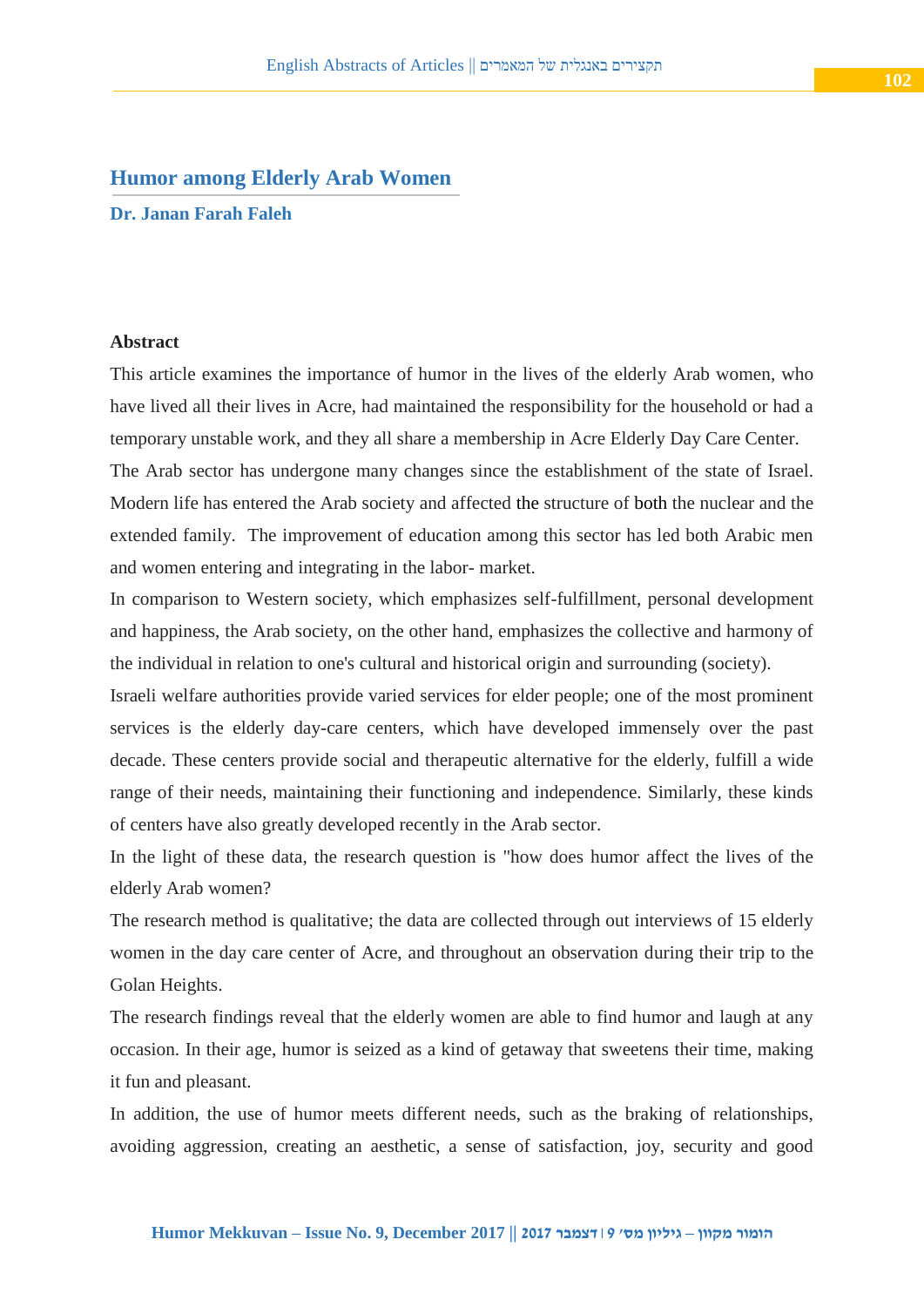mind. Furthermore, a humor combined with various activities is a means to relief, despite all their emotional and social difficulties experienced from family and society.

**Key words**: Elderly-women, Arab society, Elderly Day Care Center, humor, Israeli Arabs.

**Dr. Janan Farah Faleh,** The Arab Academic College of Education & Haifa University [Jananf81@gmail.com](mailto:Jananf81@gmail.com)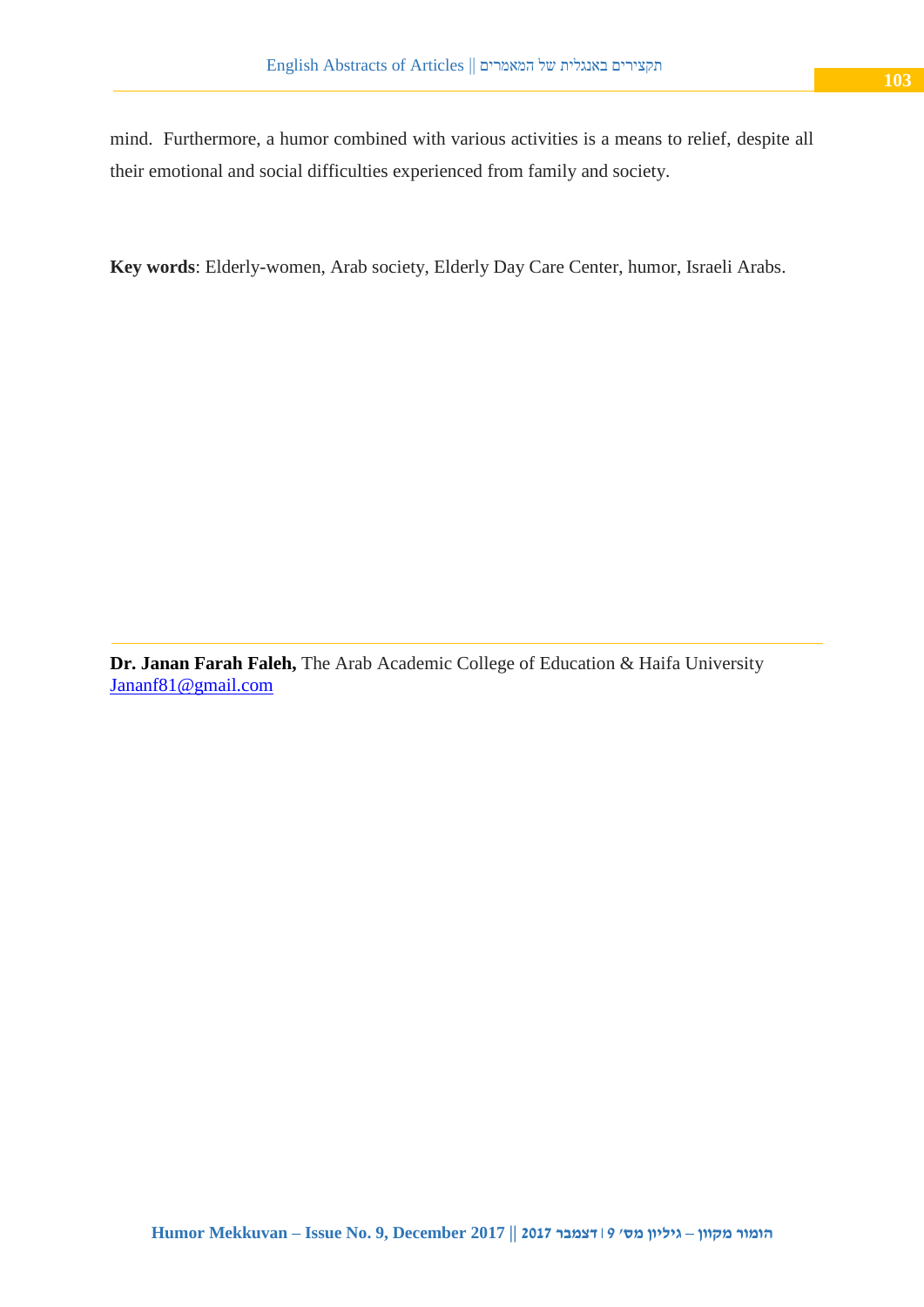### **Humor, violence and horror in nonsense and in one poem by Yona Wallach Alior Porat**

#### **Abstract**

This article offers an analysis of the humor mechanisms in the cartoon violence of nonsense literature, which are represented mainly by Lewis Carrol's classic nonsense novels, compared to 'Yonatan' by Israeli poet Yona Wallach. The first part of the article analyses parts of the classic Victorian children's novels. Through my analysis of the certain places where violet nonsense occurs, most prominently circling the threat of death by the beheading queen of hearts, I show how the texts alienate us, make the violence look trivial and not harmful, and so we are able to laugh and turn the threatening 'monster' into a funny cartoonlike 'clown'. The second part of my analysis compares the novels with the poem. Opposite of Carroll's humoristic texts and the cartoon violence, the poem creates the emotional involvement lacking in nonsense texts and so remains tragic.

**Key words**: nonsense, Lewis Carroll, Yona Wallach, Cartoons, alienation.

**Ailor Porat**, Department of Hebrew Literature, Ben-Gurion University of the Negev ailor10@gmail.com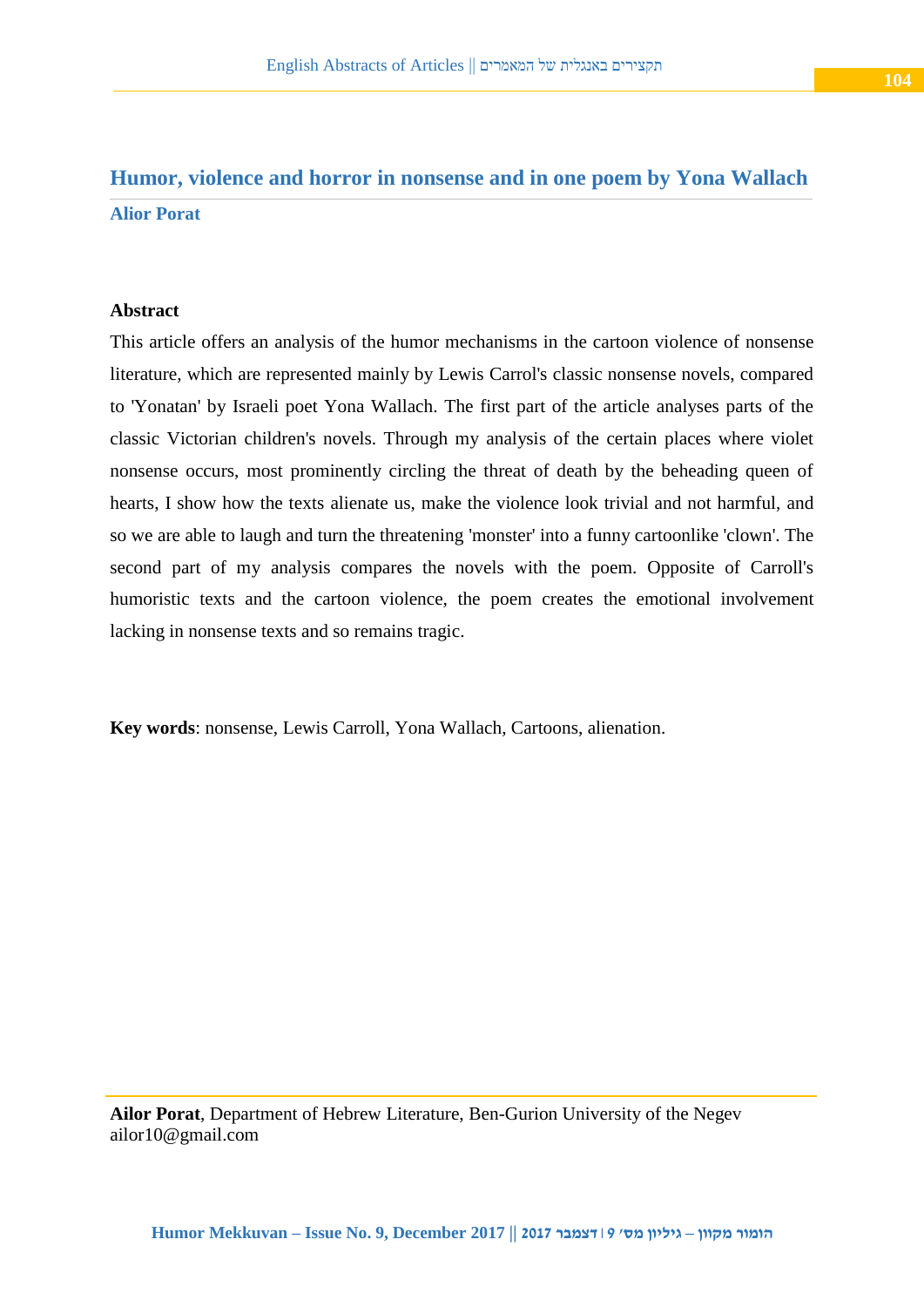### **The Jewish Joke as a Breach of the Principle of Cooperation in Discourse Rachel Rosner**

#### **Abstract**

The purpose of this essay is to examine the characteristics of the "Jewish Joke" and the context and circumstances under which it thrived in the Jewish Shtetl of the late 19<sup>th</sup> and early 20<sup>th</sup> century in Eastern Europe; to demonstrate these characteristics through Droyanov's monumental collection; and to examine what extent the "Principle of Cooperation" in discourse (Grice, 1975), applies to the Jewish Joke. For that purpose, this article will discuss relevant aspects of humor in general, and Jewish humor in particular, and Droyanov's collection will be briefly reviewed.

Since the joke may be seen as part of the oral discourse that can be transformed into writing, this article will focus on whether the four rules ofthe Pragmatic Theory of Discourse Cooperation apply to it. The main argument deals with the second rule –"Maxim of Quality". Not fulfilling this rule ("non-truth" instead of "truth") is one of the basic principles of the joke. In addition to the four rules of cooperation, the breaking of the "Rule of Politeness" (Leech 1963), based on the concept "Face" (Goffman, 1967), and the relation between the "Politically Correct" and "Politeness", is clarified.

**Key Words:** Folk Literature, Jewish joke, Droyanov, Pragmatics, Politically Correct.

**Dr. Rachel Rosner**, The Hebrew University in Jerusalem; The David Yellin Academic College of Education.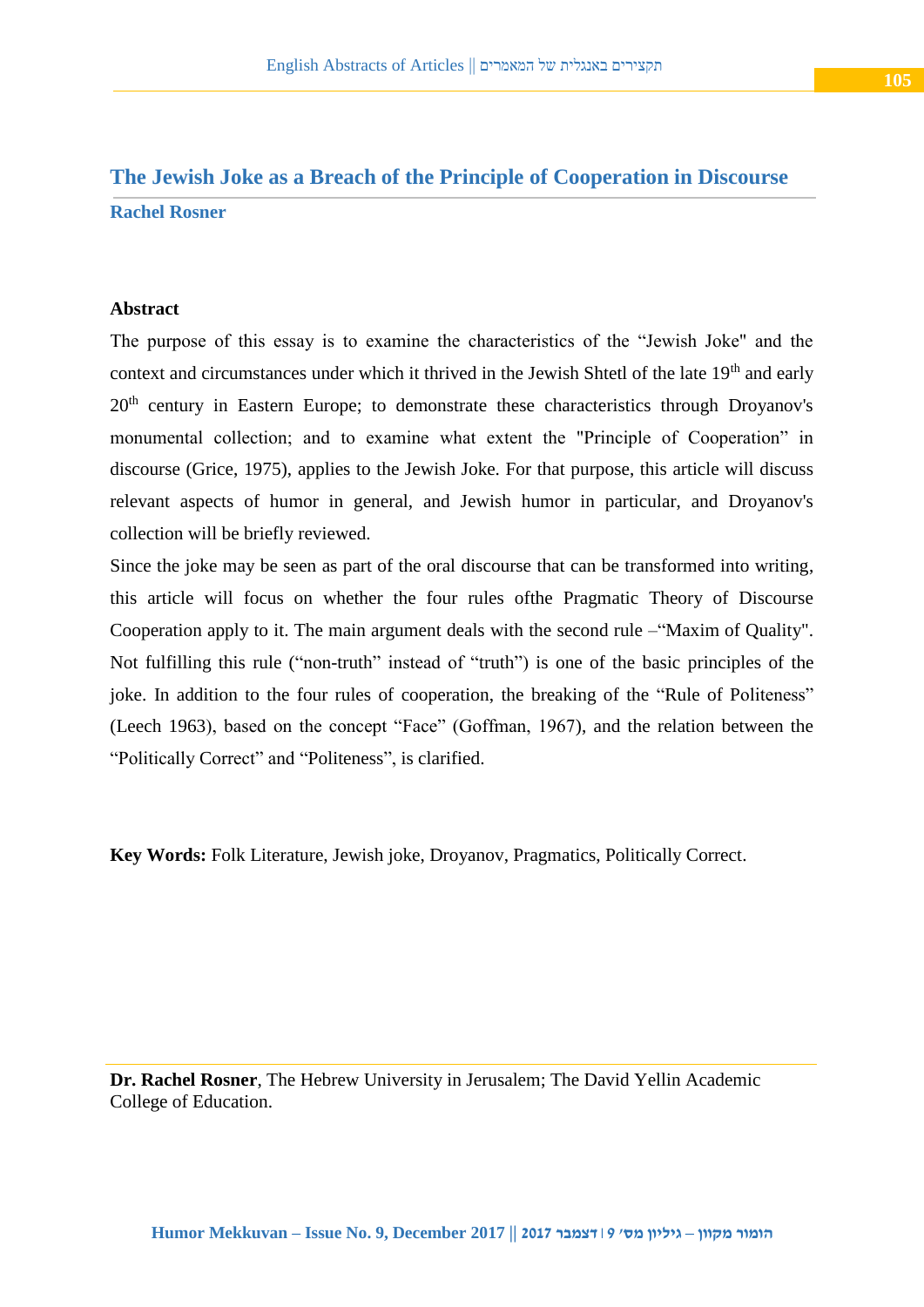### **The visual rhetoric in Sara Netanyahu`s Caricatures Dr. Orna Ben-Meir**

### **Abstract**

Sara Netanyahu is an ambivalent character in the Israeli political sphere, and therefore in political caricatures. On one hand, she has not officially been elected, but arrived at her position through marriage to the elected prime minister; on the other hand, her political weight is more meaningful than her traditional position as "married to the job" (Finch: 2012). She is omnipresent by his side in most public appearances and in all his international visits. Moreover, the vehemence of media reports concerning her conduct in the official residence, which have gone as far as police investigations, along with testimonies about her involvement in the political decisions of her husband, and in these days – their life of extravagance hedonism – all enhance her public presence and feed her ambivalence.

By means of visual-iconographic analysis, the article discusses the caricatures that formulate a critical narrative of Sara Netanyahu`s public image. The article presents the rhetorical means used by the caricaturists - visual paraphrase, literal paraphrase, analogy, inference, repetition and the animal metaphor – all contribute to unfold seven themes that construct this narrative: The Black Dress, the Cleaning, the Royalty, the Ice cream, the control behind the scenes, the "madness" and the pig behavior. This this seven-manifold narrative depicts a monstrous-mythical persona, who expresses the feelings of aggression, hostility and misogyny in the Israeli public sphere, which are actually directed towards her husband, prime minister Benjamin Netanyahu.

**Keywords:** Humor in caricature, Israeli politics, visual rhetoric, Iconography, Sara Netanyahu

**Dr. Orna Ben-meir** is a fashion and costume designer. She received a PhD in Honors from Tel-Aviv University. She is a senior lecturer in the Academic Center of Wizo Haifa. Her research topics in which she publishes extensively are Israeli Scenography, Humor and Fashion, and Humor in Caricatures.